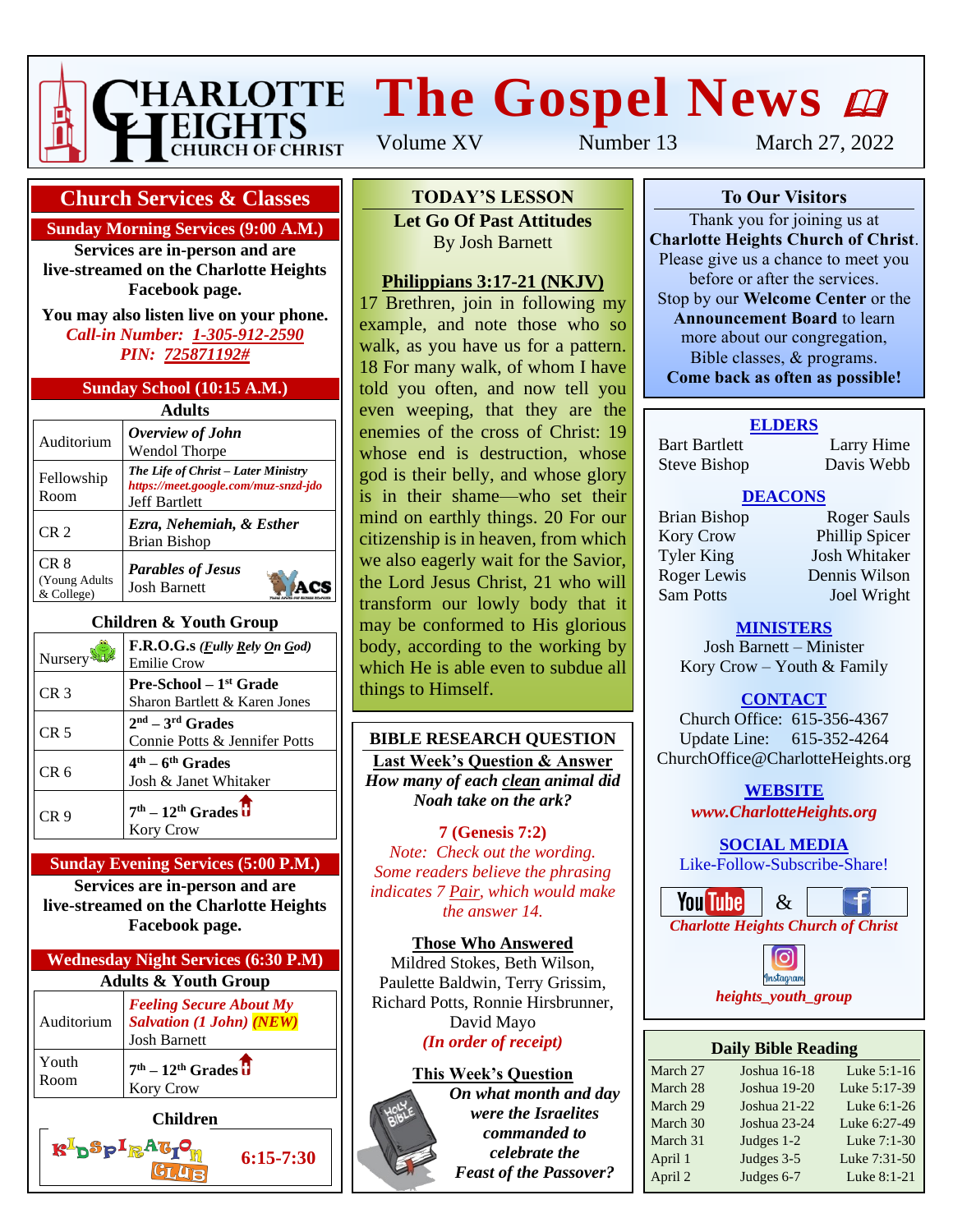#### **Upcoming Events – At-A-Glance Sunday Night KIDS L.A.B. TONIGHT (5:00)**

**CARE Team TONIGHT (After Evening Services)** *Potluck Meal – Everyone Invited*

> **Shower the People March 29 (5:30 – 9:00)**

**Ladies Bible Class March 30 (10:00)**

**Ladies Virtual Book Study March 31 (7:00)**

**Friday Night Singing April 1 (7:00)** *Clearview Church of Christ (Cottontown)*

> **Widow/Widower Luncheon April 2 (12:00)** *See Announcement*

**Monday Night for the Master April 4 (6:00)**

**TN Children's Home Pickup Day April 5** *See Announcement*

> **Congregational Workday April 9** *Details Coming Soon*

**KIDS – Easter Egg Hunt April 10 (11:00-1:00)** *See Announcement*

**Brookdale Belle Meade – Service April 10 (3:00)** *See Josh if you would like to help.*

**Easter Sunday - April 17**

## SYMPATHY

Sympathy is extended to **Dennis & Tami Wilson** in the death of their son, **Brent Wilson**, on Tuesday. Brent was 35 and leaves a wife and 3 young children.

Visitation will be at Charlotte Heights on Tuesday from 10:00 to 2:00. A Memorial Service will follow at 2:00.

If you have any memories of Brent that you would like to write down and share, please give them to the church office by Monday at noon.

*Please keep this family in your prayers.*

# **Until He Comes: Let Go - Let Go Of Past Attitudes**

"I'm looking for a church!" What do people mean by that? Are they looking for a place to blend in? Is it a place filled with lots of fun programs? What are they looking for when "church shopping"? I say "church shopping" because that is exactly how some treat looking for a church. They want to find a place that checks off all the things they want. Are they looking for a church based on the Bible? What about us members of the local body of Christ? Are we happy with our church family? If you feel there is something missing with the local church at Charlotte Heights, it may be you. If you feel the church is unfriendly, are you unfriendly? If the church is inactive, are you involved? It's so easy to point fingers and blame someone else. However, we must look within ourselves at our own attitudes.

Paul understood the power of thought. He knew past actions could influence the present. He knew the danger of having our minds on earthly things only. Their end is destruction whose god is their belly. (Philippians 3:19) Paul ends the third chapter in tears. The church had the presence of bad attitudes. They needed to let go of past attitudes, prior to Christ.

Our attitudes in Christ need to be shaped and molded by the Potter and not people. Attitude is a contagious thing. What one person thinks can transform into what others believe. What about the trends in fashion, culture, and what is acceptable or



not? These have changed and shaped people's attitudes. They have even shaped some local congregations. Any attitude that keeps us away from Christ is not an attitude worth keeping.

In Him, Josh Barnett

# SYMPATHY

Sympathy is extended to **JoAnn Jones** and her family in the death of her brother, **Bob Headrick,** last week. Services were conducted in Alabama.

*Please keep this family in your prayers.*

## Thank You

My mother and I thank you so much for the many calls, cards, and prayers received during her on-going illness. Please continue to keep us in your prayers.

> In Christian Love, **Paulette Baldwin**

## Thank You

Thank you so much for the cards, prayers, and kind words during Steven's passing. We are so thankful for such a loving and caring church family.

> Love, **Mark & Juana Collins**

# Congratulations!

Congratulations to **Cory & Brittany Dalton** on the birth of their daughter, **Molly Ann Dalton**, on March 21, 2022. Molly weighed 6 pounds, 11 ounces.

The proud big sister is **Chloe Dalton**.

The grandparents are **Galyn & Leesa Dalton**.

*Please keep this family in your prayers.*

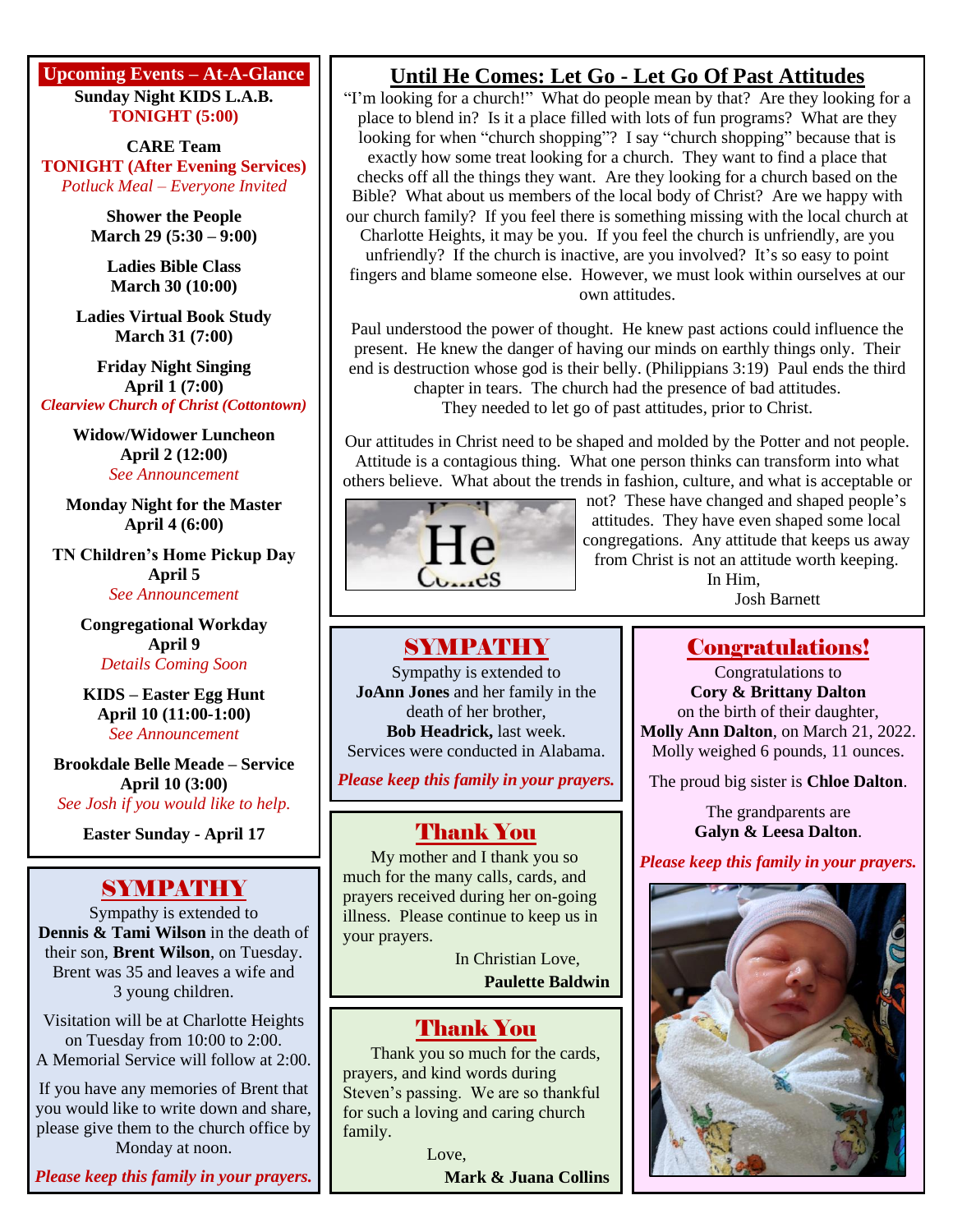

Along with his assistant, Agent Slim Suvo, and a mysterious rich benefactor, Edmond Worthaton, they must solve the case and impress the FBI Director, Dusty Rhodes! Each week, Special Agent Liberty will have to unveil a new mysterious message to stay on pace for a clean retirement. Make sure you don't miss out on these mysterious investigations!

This week, we will learn about the meaning and importance of Parables and learn our Memory Verse - Matthew 7:28-29. *"When Jesus finished speaking, the people were amazed at his teaching. He did not teach like their teachers of the law. He taught like someone who has authority."* **(ERV)**

## Singing – Hilldale Church of Christ

Everyone is invited to the 2<sup>nd</sup> Annual **Gateway Celebration in Song** at the Hilldale Church of Christ in Clarksville on Friday, April 29<sup>th</sup> (7:00-Midnight). *See the Flyer on the Bulletin Board for more information.*



**Tennessee Children's Home** is one of the mission points that Charlotte Heights supports throughout the year. They are having their **Spring Food and Supply Drive**.

**Please bring all donations by NEXT SUNDAY (04/03/2022).**

Please bring only the **specific** non-perishable items that are listed. Place your items on the table in the hallway.

They are also asking families to consider making a \$20 donation to be used towards purchases of perishable foods. You may give these donations to the church office.

**Their truck will be here to pick-up the items on April 5 th .**

| <b>These Clubbers received Patches this week for Memory Work!</b> |                 |  |                               |                 |  |  |  |  |  |
|-------------------------------------------------------------------|-----------------|--|-------------------------------|-----------------|--|--|--|--|--|
| <b>Name</b>                                                       | Age             |  | <b>Name</b>                   | Age             |  |  |  |  |  |
| <b>Olivia Cross</b>                                               | Pre-K           |  | <b>Caseyn Lockhart</b>        | 2 <sub>nd</sub> |  |  |  |  |  |
| <b>Axton Bartlett</b>                                             | 1 <sup>st</sup> |  | <b>Halle Bishop</b>           | 6 <sup>th</sup> |  |  |  |  |  |
| <b>Ezra D'Artenay</b>                                             | 2 <sub>nd</sub> |  | <b>Peter Green</b>            | 5 <sup>th</sup> |  |  |  |  |  |
| <b>Micah D'Artenay</b>                                            | K               |  | <b>Kate King</b>              | 5 <sup>th</sup> |  |  |  |  |  |
| <b>Carter King</b>                                                | 2 <sub>nd</sub> |  | <b>Keep Up the Good Work!</b> |                 |  |  |  |  |  |
|                                                                   |                 |  |                               |                 |  |  |  |  |  |

K<sup>I</sup>nSplattO

*We have 5 more weeks of Kidspiration Club. The Club will end for the summer on April 27th .*



## Upcoming Events & Information



Our Sunday morning Youth Class is available via Zoom. *Please contact Kory if you would like to participate virtually.*

## Widow/Widower Luncheon April 2 (12:00)

We have rescheduled our Widow/Widower Luncheon for Saturday, April 2<sup>nd</sup>. Please update the sign-up list in the hallway to let us know if you plan to attend.



**Theme: Italian** *Sign-up in the hallway. Arrivederci!*



## Easter Egg Hunt – April 10 (11:00-1:00)

There will be an **Easter Egg Hunt** for our Kidspiration children ( $6<sup>th</sup>$  grade and under) and their families on Sunday, April  $10<sup>th</sup>$ , after Sunday School (11:00 – 1:00).

Parents are asked to bring food, desserts, and drinks.



Bring your Easter Baskets and bring a friend! Come and enjoy the fun!

> *If you have any questions, please see Roger or Deborah Sauls.*